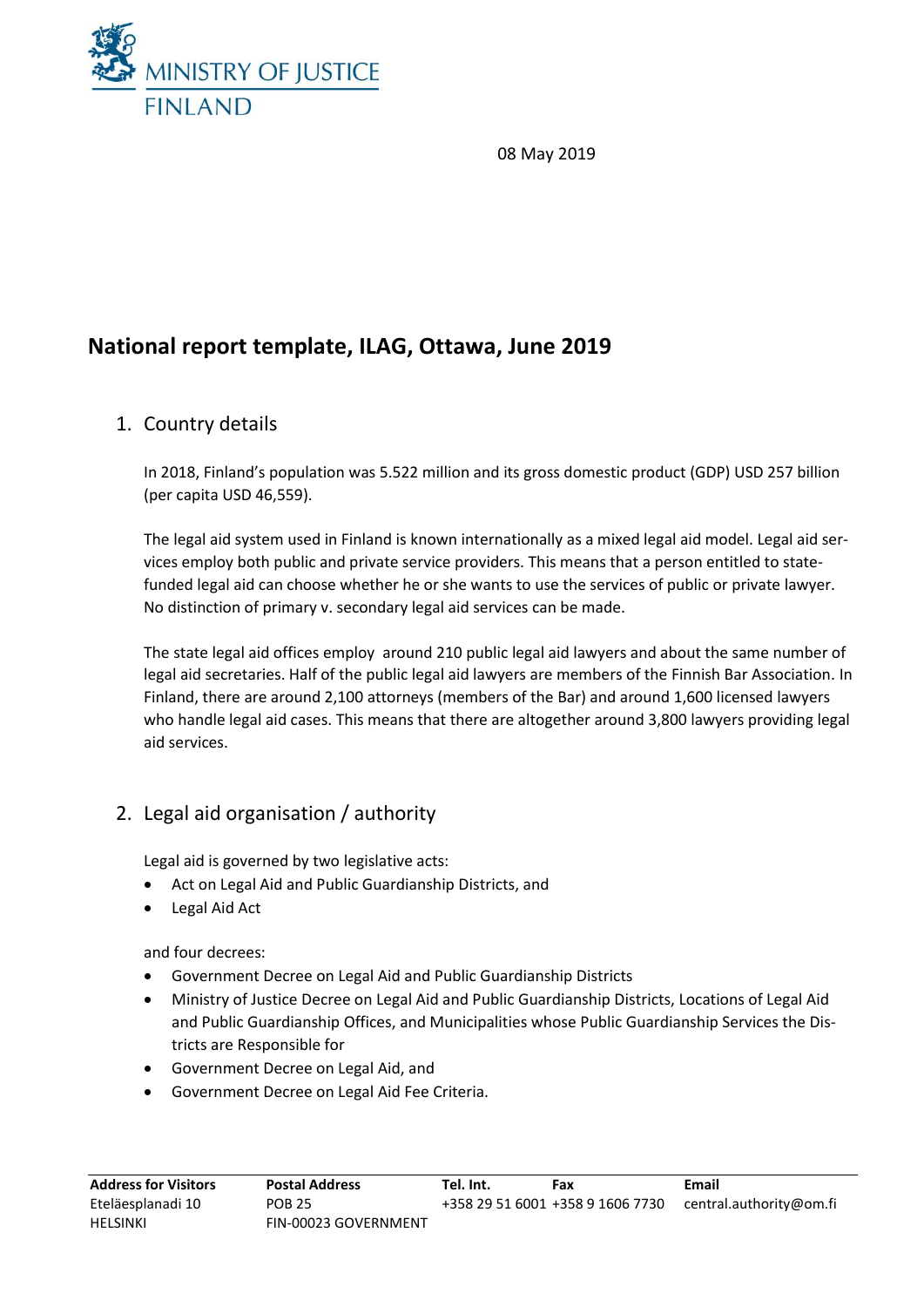The Ministry of Justice is responsible for the overall management and supervision of the legal aid offices. The financial and personnel administration of legal aid offices has been centralised in the legal aid and public guardianship districts. The six legal aid and public guardianship districts, which function as agencies, began their operations on 1 October 2016. This reorganisation enables the staff working at the legal aid offices to focus on legal aid decisions and the practice of law.

With an area of about 340,000 km², Finland has 23 legal aid offices, which are located mainly in the vicinity of the district courts. The legal aid offices have 158 locations, of which around half are service points where clients are met as required. The legal aid offices are small: they have between 2 and 37 employees. The total number of employees is only around 420, of whom half are public legal aid lawyers and the other half legal aid secretaries who help legal aid customers and lawyers working in office. Applicants for legal aid may choose which legal aid office they wish to use.

Legal aid is administered by legal aid offices and courts. Legal aid is granted by the legal aid offices. If a legal aid office does not accept a legal aid application and deems that there is no reason for a rectification, the application may be submitted to a court for consideration. If the court does not grant legal aid, it is possible to appeal against the decision.

Legal aid is provided at the expense of the state to persons who need expert assistance in a legal matter and who are unable to meet the costs of proceedings as a result of their economic situation. Legal aid covers the provision of legal advice, the necessary measures and representation before a court of law and another authority, and the waiver of certain expenses related to the consideration of the matter. Legal aid is not provided to a company or a corporation.

Legal aid can be paid fully or partially by the state and the eligibility is based on the applicant's available means and is assessed by net monthly income. This is calculated from the combination of monthly income after taxes, expenditure and wealth. Expenses to be taken into account are for example housing costs (no instalment of a mortgage), child care fees and recovery proceedings. Wealth is calculated after liabilities attached to its value are reduced. Primary residence and car are usually excluded from the wealth calculations.

| Income / single person | <b>Excess</b> | Income / spouses, per person | <b>Excess</b> |
|------------------------|---------------|------------------------------|---------------|
|                        |               |                              |               |
| EUR 600 at the most    | 0%            | EUR 550 at the most          | 0%            |
| EUR 800 at the most    | 20%           | EUR 700 at the most          | 20%           |
|                        |               |                              |               |
| EUR 900 at the most    | 30%           | EUR 800 at the most          | 30%           |
|                        |               |                              |               |
| EUR 1,050 at the most  | 40%           | EUR 1,000 at the most        | 40%           |
|                        |               |                              |               |
| EUR 1,150 at the most  | 55%           | EUR 1,100 at the most        | 55%           |
|                        |               |                              |               |
| EUR 1,300 at the most  | 75%           | EUR 1,200 at the most        | 75%           |

Income levels for single persons and persons with spouses for fully or partially paid legal aid are as follows:

All who are obligated to pay an excess have to also pay a legal aid charge of EUR 70. Around 75% of the matters managed by legal aid offices are handled for free.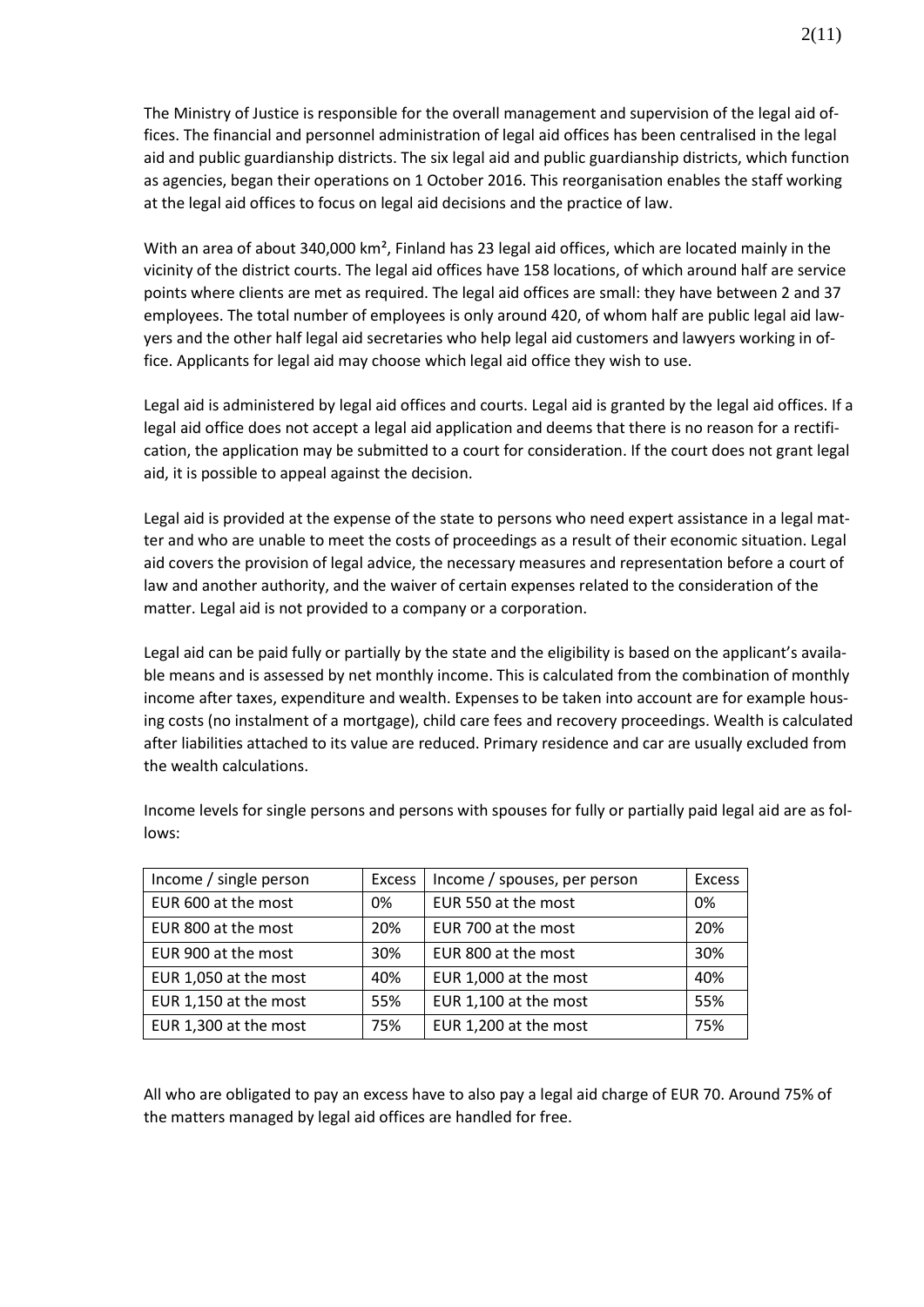Because legal aid is granted on the basis of the applicant's monthly available means (not income), it is hard to say what share of the Finnish population qualifies for legal aid. A person's situation in life has a major role in determining if he or she has a right to legal aid.

The legal aid fees are determined in compliance with the Government Decree on Legal Aid Fee Criteria. At the moment, the hourly fee is EUR 110. A minimum fee per case is also possible (EUR 415–715, depending on type of case and the length of court session).

### 3. Budget and spend

The funding for legal aid comes from the Government´s Budget via the Ministry of Justice. All public legal aid lawyers, who work at a state legal aid office get a monthly salary paid by the state from the legal aid budget. A private lawyer who deals with a legal aid case will be paid an hourly remuneration case per case. A private lawyer's fee is also paid from the legal aid budget by a decision of a state legal aid office or a court.



#### **Cost of legal aid**

## 4. Scope, caseload and eligibility

Lawyers working at the public legal aid offices are public officials paid by the state who can handle all type measures from legal advice to court proceedings. Private lawyers handling legal aid cases are like any other private practitioners of law (bar members or licensed lawyers). The biggest distinction between the services of the legal aid offices and those provided by private lawyers is that the private lawyers are only allowed to handle legal aid cases involving court proceedings. This leaves all out-ofcourt issues (such as providing legal advice or document drafting) under the jurisdiction of the legal aid offices.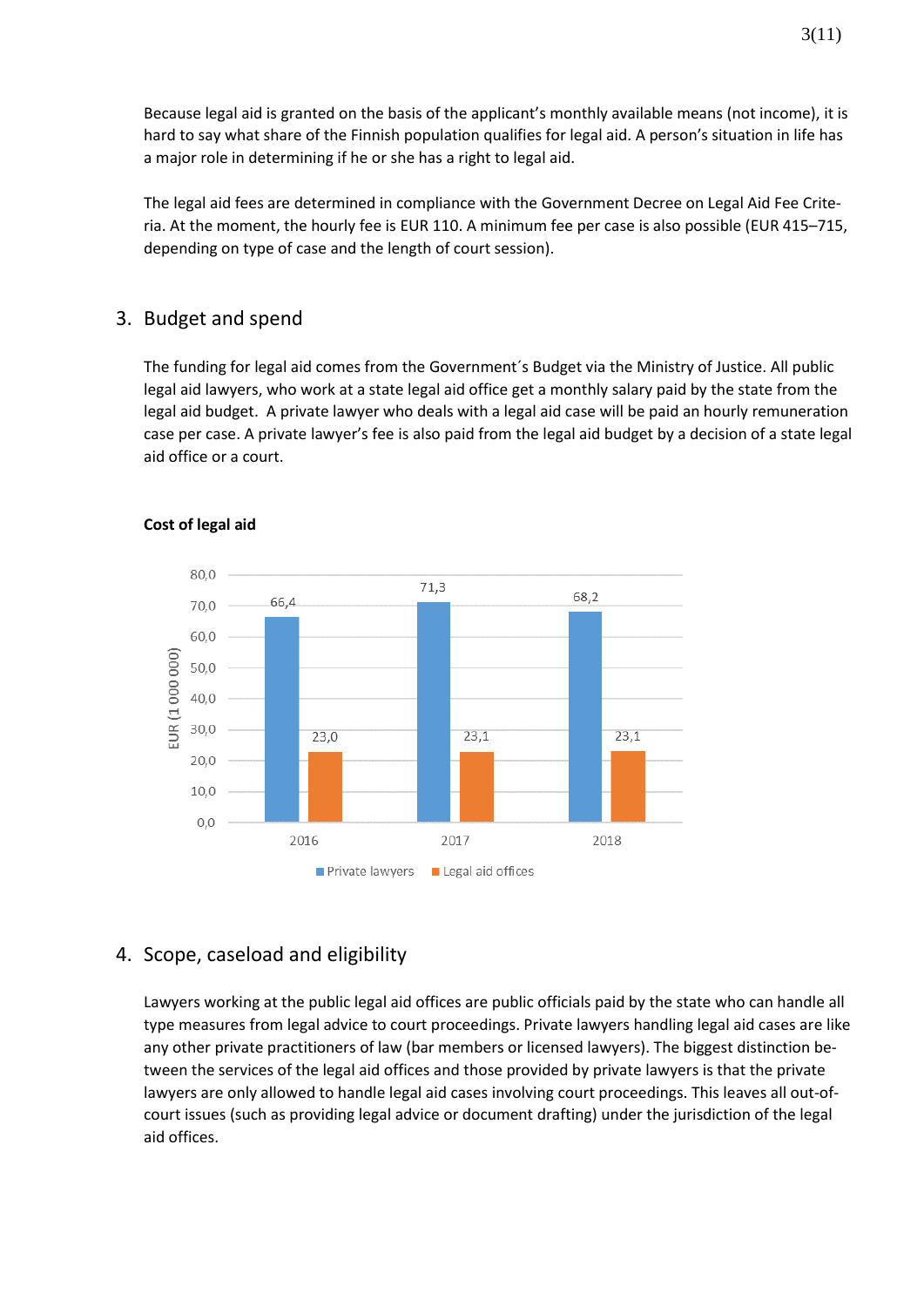Legal aid is not provided if:

- the matter is of minor importance to the applicant
- it would be manifestly pointless in proportion to the benefit that would ensue to the applicant
- pleading the case would constitute an abuse of process, or
- the matter is based on an assigned right and there is reason to believe that the purpose of the assignment was to receive legal aid.

Legal aid does not cover a lawyer's services:

- in a petitionary matter handled in a general court, unless there are especially weighty reasons for it
- in a simple criminal case, where the prevailing penal practice indicates that the foreseeable penalty will not be more severe than a fine or where the access of the defendant to justice does not require a lawyer in view of the foreseeable penalty and the results of the investigation of the matter
- in a matter concerning taxation or a public charge, unless there are especially weighty reasons for it, or
- in a matter where the person's right to request a rectification or to appeal is based on a membership of a municipality or another public corporation.

However, a public legal aid lawyer may provide legal advice and draw up any required documents, if necessary.

If the party opposing the legal aid recipient would be liable to compensate in full or in part for the recipient's legal costs (by virtue of the Code of Judicial Procedure, the Criminal Procedure Act or the Act on Administrative Judicial Proceedings), that party shall be ordered to compensate the state for the expenses paid from state funds.



#### **Cases dealt with by legal aid offices and by private lawyers**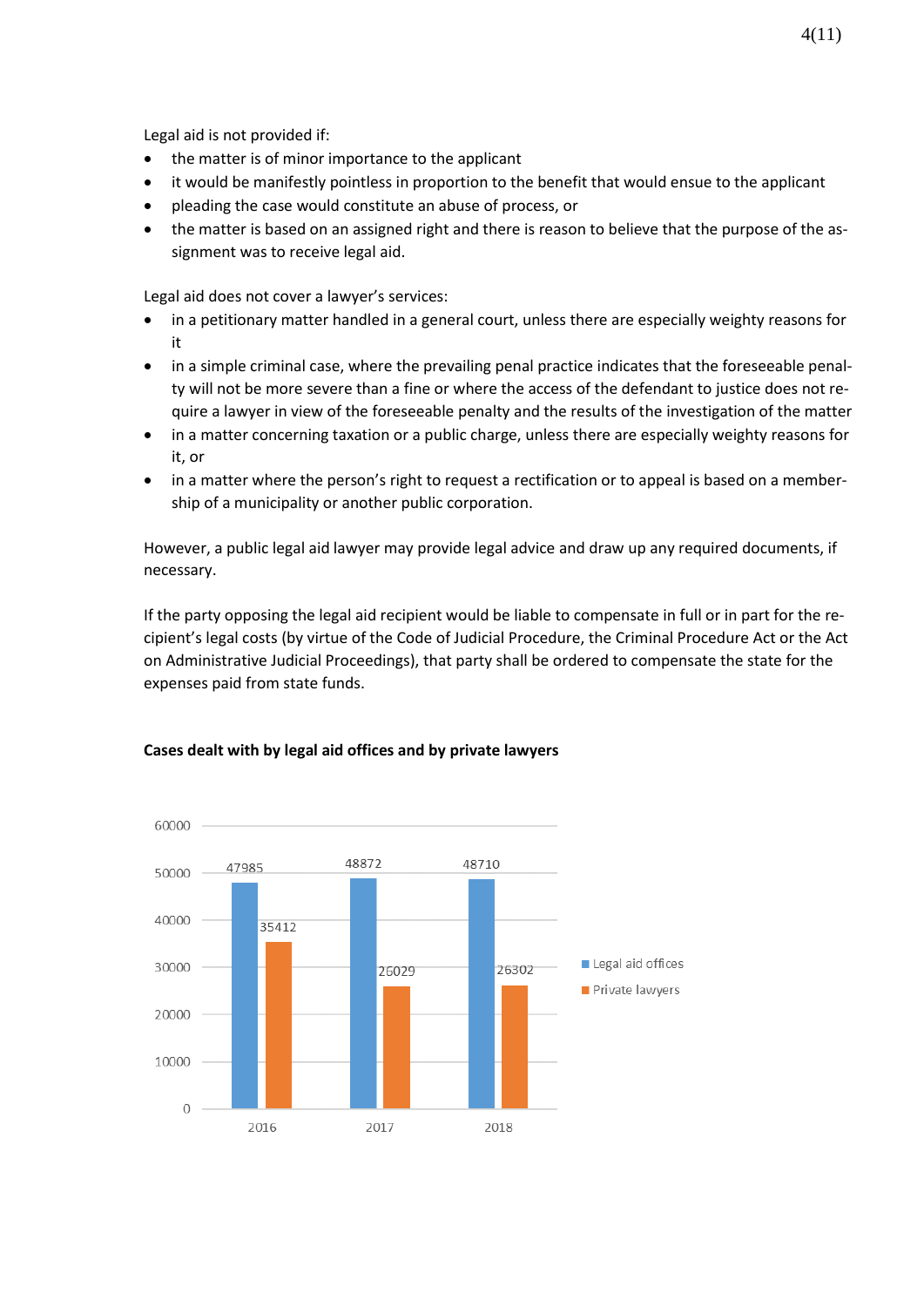

#### **Cases received by legal aid offices**

#### **Legal aid cases received by private lawyers**

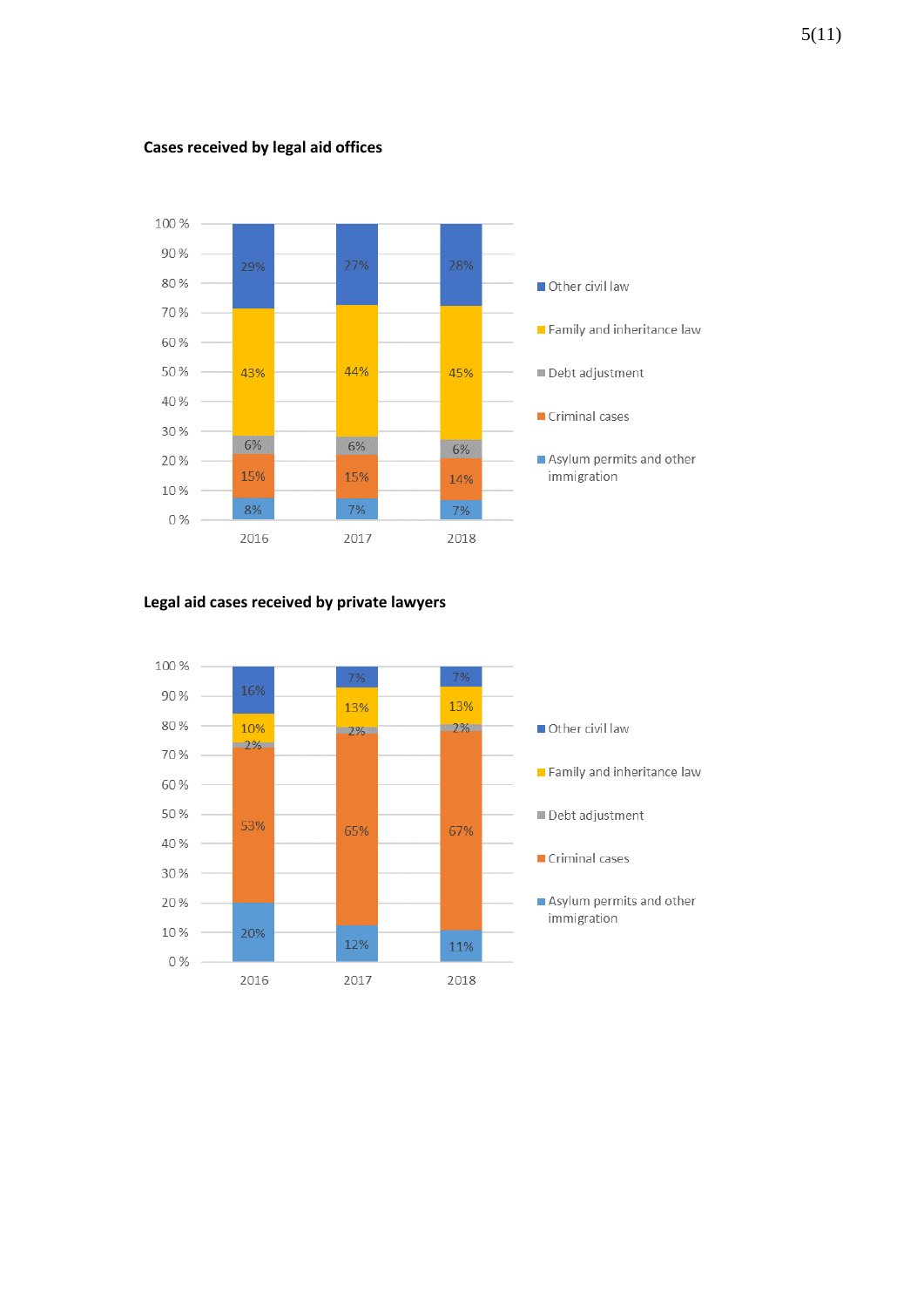

#### **Cases dealt with at legal aid offices**

## 5. Quality assurance

Legal aid is provided by public legal aid lawyers and private lawyers. A public legal aid lawyer is a lawyer working at a state legal aid office. Private lawyers are attorneys or other private lawyers. An attorney is a lawyer who is a member of the Finnish Bar Association and whose activities are supervised by the Bar and the Chancellor of Justice. All private lawyers who are not attorneys and who deal with legal aid cases have to be licensed lawyers. A licensed lawyer is a lawyer who has been granted a permit by the Licensed Lawyers Board to act as an attorney. The activities of public legal aid lawyers and licensed lawyers are supervised in the same manner as those of attorneys. Where the person receiving legal aid has self-nominated an eligible person as his or her lawyer, that person shall be appointed unless there are special reasons to the contrary. In his or her task, the lawyer shall adhere to proper conduct as attorney.

Public legal aid lawyers can handle all type of measures from legal advice to court proceedings. In matters that are not to be brought before a court (e.g. advice or drawing up of a document, such as an estate inventory or an agreed distribution of matrimonial property), legal aid is given only by public legal aid lawyers. In these situations, the recipient of legal aid cannot choose a private lawyer, unless there is a special reason for it. The reason may be that the legal aid office has a conflict of interest in the matter, is too busy to take the client or the matter requires special knowledge that the public legal aid lawyers of the office do not have.

The requirements for eligibility for the office of public legal aid lawyer are a Master of Laws degree obtained in Finland (but not master of international and comparative law) and adequate experience of advocacy or adjudication. Half of the public legal aid lawyers are members of the Bar.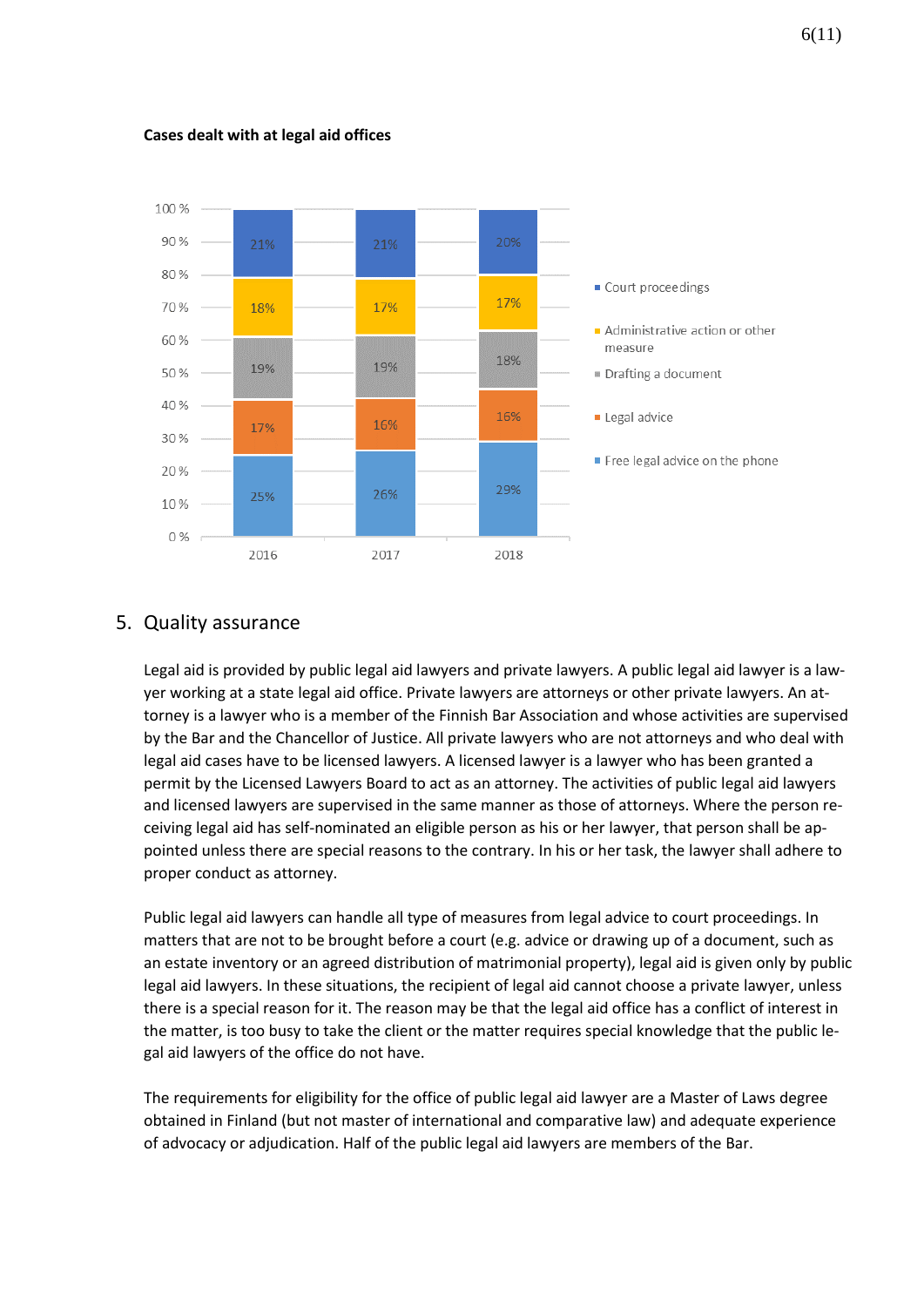The licence to serve as an attorney and legal counsel is granted to a person who:

- has completed a master's degree in law (other than a master of international and comparative law degree), or a corresponding law degree abroad which has been recognized in Finland as separately provided
- has become sufficiently acquainted with the work of a lawyer and legal counsel
- is honest and is not manifestly unsuitable for the work of a lawyer and legal counsel, and
- is not bankrupt and has full legal capacity.

A lawyer has the sufficient acquaintance with the work if he or she:

- has passed the advocate's examination
- has completed his or her court practice
- has served at least one year as a prosecutor, or
- after having received the degree has served at least one year in other assignments that acquaint him or her with the work of a lawyer and legal counsel.

A person is not deemed honest if within the preceding:

- five years he or she has been sentenced to imprisonment on the basis of a legally final judgment or
- three years he or she has been sentenced to a fine for an offence that demonstrates that he or she is unsuitable for work as a lawyer or legal counsel.

A person who, as a disciplinary sanction, has been struck from the membership of the national general association of attorneys or struck from the EU register kept by the Bar may not be granted the licence until three years have elapsed from when he or she had been struck from membership or the register. A person whose licence to serve as lawyer or legal counsel has been revoked as a disciplinary sanction may not be granted a new licence until three years have elapsed from the beginning of the period the licence was revoked.

In addition to exclusion from the proceedings, there is also a specific procedure in place to be applied in the supervision and direction of the lawyers. The courts monitor the appropriateness of the procedure also by way of active process management. As the fees of the public legal aid lawyers are paid from state funds, it is particularly justified to evaluate the quality of their work. It is possible, by virtue of the effective legislation, to reduce the lawyer's fee or even to leave it altogether undetermined, if the quality of the work has not met the set requirements. The courts shall, actively and justifiably, use this opportunity to make sure that the lawyers' work is of high quality.

The need to monitor the quality of public legal aid has been recognized. A client satisfaction survey was initiated in February 2017. The response rate has been around 26%. The survey also includes a self-evaluation questionnaire for lawyers.

A research project was initiated in April 2018 to examine the accessibility and quality of legal aid. The objective of this project is to collect and analyse data on the impacts that legislative amendments and changes in the operating environment of legal aid have had on the accessibility and quality of legal aid. Its other aims include collecting and analysing information about the current status of legal aid. The project will collect an extensive set of interview and survey data from applicants, actors in the process, and experts. The final report of the project will be completed in October 2019.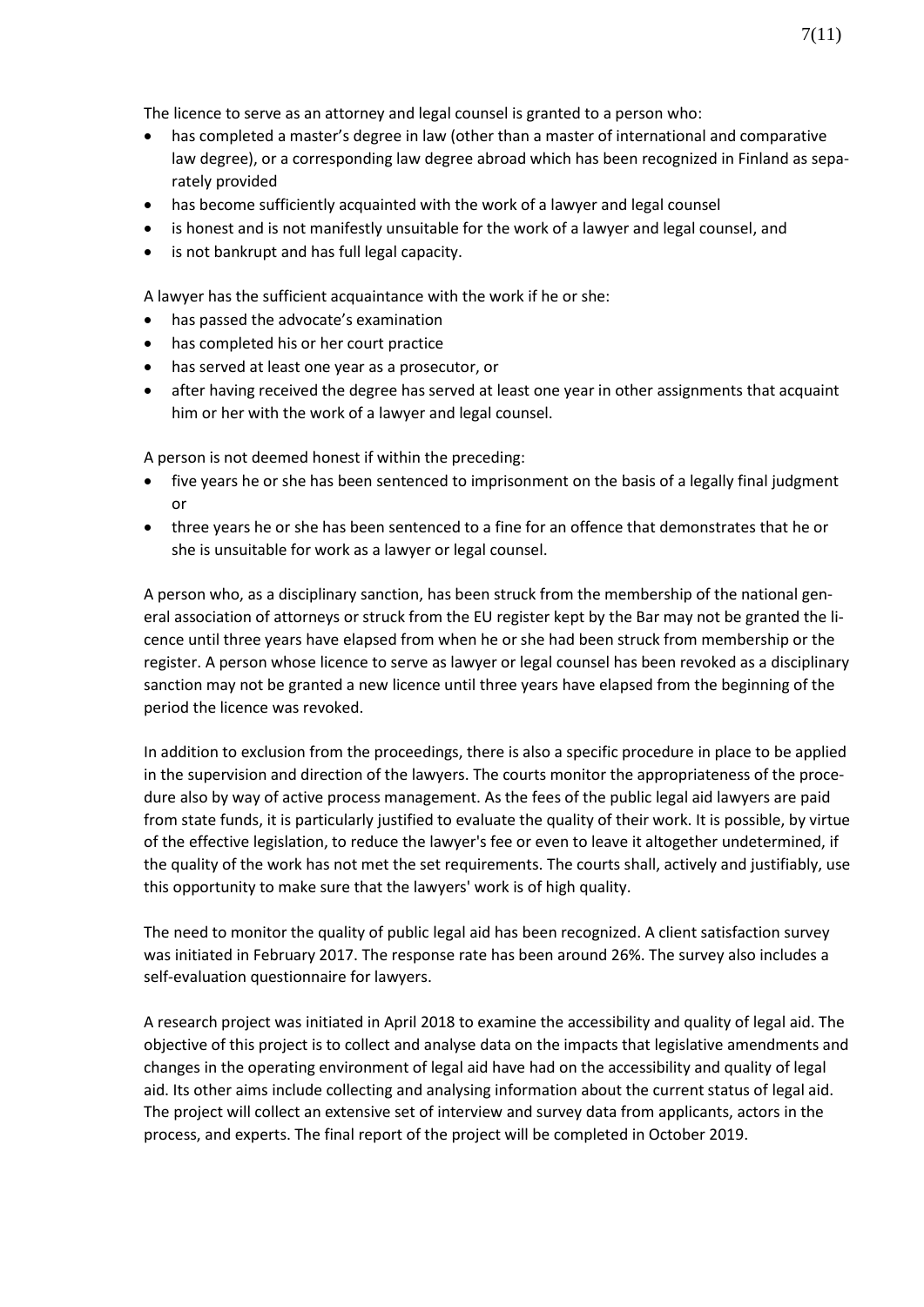## 6. Public legal education

In the assessment of the coverage of legal aid, attention must be paid to the geographical coverage as well as to the coverage in respect of different groups of parties and matters. The case law of the European Court of Human Rights concerning a person's right to public legal aid during a criminal investigation must be taken into account in this assessment. The same applies to the case law of the Court of Justice of the European Union concerning a legal entity's right to legal aid. Furthermore, the grounds for receiving legal aid in different administrative judicial matters, including tax matters, must be assessed.

Basically, legal aid can be applied for either by submitting a legal aid application directly to the legal aid office or by completing an online legal aid application form. The basic procedure before completing the legal aid application is to book an appointment with the legal aid office and bring the necessary documents regarding income, expenses, wealth and debt. In most cases, the applicant's first contact is the lawyer of his or her choice, who then draws up the application for legal aid. The client may choose whether he or she wishes to be assisted in judicial proceedings by a public legal aid lawyer, an attorney, or a licensed lawyer. In the event of a rejected application, the applicant may appeal by filing a re-submission after which the legal aid office can itself rectify the decision or forward the resubmission to the court.

It has been possible to apply for legal aid online since 2010. The case management system for legal aid cases, Romeo, is a national information system used by legal aid offices and courts. The introduction of e-services at legal aid offices has brought significant changes to the procedure for applying for legal aid and the related practices. Thanks to the online legal aid application, it is possible to centralise the processing of legal aid decisions to certain legal aid offices.

Legal counselling has been developed into a more customer-oriented service that is easier to use. Legal advice may be requested at a legal aid office anonymously through an electronic chat service. A meeting or a telephone appointment with a legal aid office may also be booked online. Remote services will be used more extensively especially in situations where a legal aid office is disqualified from handling a case and where the realisation of the linguistic rights of a client so require. If a legal aid office cannot provide a service, the client may be provided legal aid as a remote service from another legal aid office. Moreover, the staff of a legal aid office may be contacted through a remote connection from a home computer or a joint service point or through a mobile device.

All citizens shall have easy access to legal counselling services through various channels. These channels include different forms of online counselling, electronic services, remote services, a telephone service and personal consultations. The objective regarding online legal counselling is that citizens have easy and fast access to information in accordance with their respective life situations. The information should also be written in clear language. Citizens may flexibly transfer from general information sources to a more individual approach and electronic services, and also to consultation over the telephone or personal meetings.

Authorities, companies and organisations provide a multitude of different free and commercial legal counselling services. Counselling services are mainly one-way information channels that provide general information. From a citizen's perspective, the challenge is finding the right service and assessing its quality and reliability. The focus of the service should be shifted to a more individual level and it should be made easier for the client to transfer between different services. One of the strengths of the administrative branch of the Ministry of Justice is its renewed oikeus.fi website which is well used.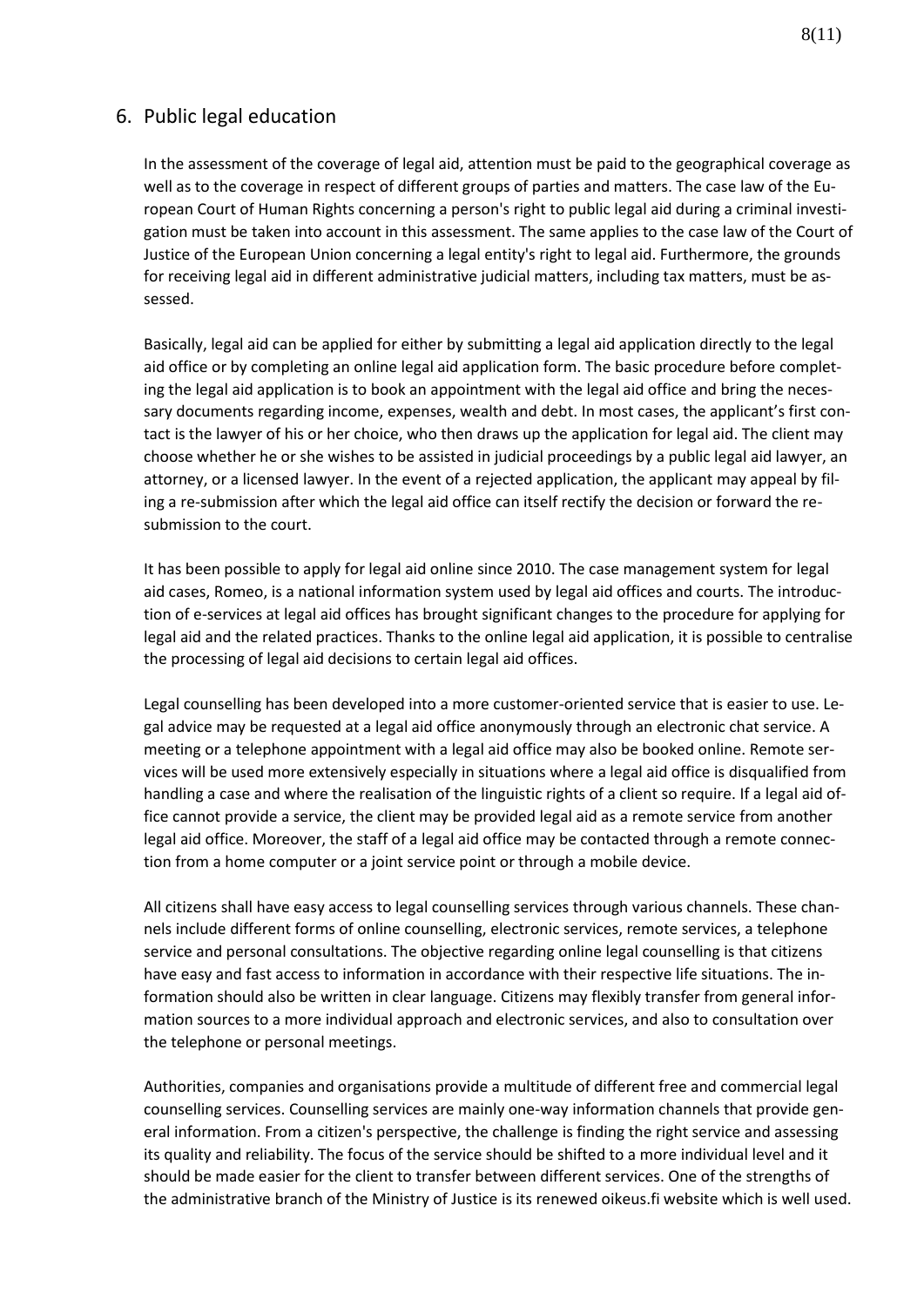However, general advice in everyday legal problems is fragmentary and spread out across a number of different pages.

## 7. Alternative sources of legal services

The primary means for covering legal costs for individuals is the legal expenses insurance (LEI). Usually LEI is an automatic add-on product of household insurance which is why around 90% of Finns are covered by it. According to the insurance companies, it is very rare that a client would ask for the LEI to be removed from his or her household insurance. In addition, all companies do not allow the removing of LEI from the household insurance policies. The annual costs of LEI vary between EUR 20 and EUR 50 depending on the insurance company and its policy.

LEI does, however, incorporate many restrictions, which makes it suitable only for certain types of legal issues. First of all, to use LEI the person must prove that he or she has a legal dispute that can be resolved in court. In other words, out-of-court proceedings (e.g. legal advice, document drafting) are excluded from LEI policies. Also, family and inheritance issues are generally excluded, or they have to meet some strictly defined criteria. Cases between an employer and an employee are also excluded from LEI policies. On the other hand, a majority of workers in Finland are union members and union fees usually cover legal assistance in employment disputes. In criminal matters, LEI offers no coverage if there is a state prosecutor demanding a sentence. In these cases, the state pays the public defender representing the defendant. Depending on the insurance company and its policy, LEI can offer some coverage if the case is settled before the main hearing, but in such cases only 50% of all expenses are usually paid. The LEI does not cover the legal costs of the opposite party.

The usual maximum cover for legal costs under normal LEI policy conditions is around EUR 10,000, with an excess of 15% to 20% or a minimum of EUR 170–250. The criticism against the current maximum coverage is that it is sufficient only in the simplest disputes, whereas in the case of a more complicated issue, such as housing dispute, legal costs are usually much higher than EUR 10,000. Usually LEI policies are fairly similar between insurance companies, with no major differences in the terms. Basically there is just one model for everyone. However, some insurance companies have options for higher maximum coverage than the usual EUR 10,000, but these are not widely used or even marketed by the companies. The higher sum is around EUR 17,000.

State funded legal aid is secondary to the LEI. If person has LEI that covers the matter at hand legal aid will not be granted. A few exceptions still apply. A person may be entitled to state funded legal aid for costs that exceed the maximum coverage provided by LEI (of course subject to all the other conditions for state funded legal aid being met). In some cases legal aid can also be granted in order to pay the excess of a LEI policy.

### 8. Holistic legal services

The organisation of legal aid offices has been renewed recently. Since 1 October 2016, legal aid services have been organised into six legal aid and public guardianship districts, which function as agencies. In this structural reform, the responsibility for administrative tasks of the legal aid offices was centralised so that the administrative staff working at the districts attend to them instead of the staff of the legal aid offices. The Ministry of Justice is assessing whether it would be feasible to further cen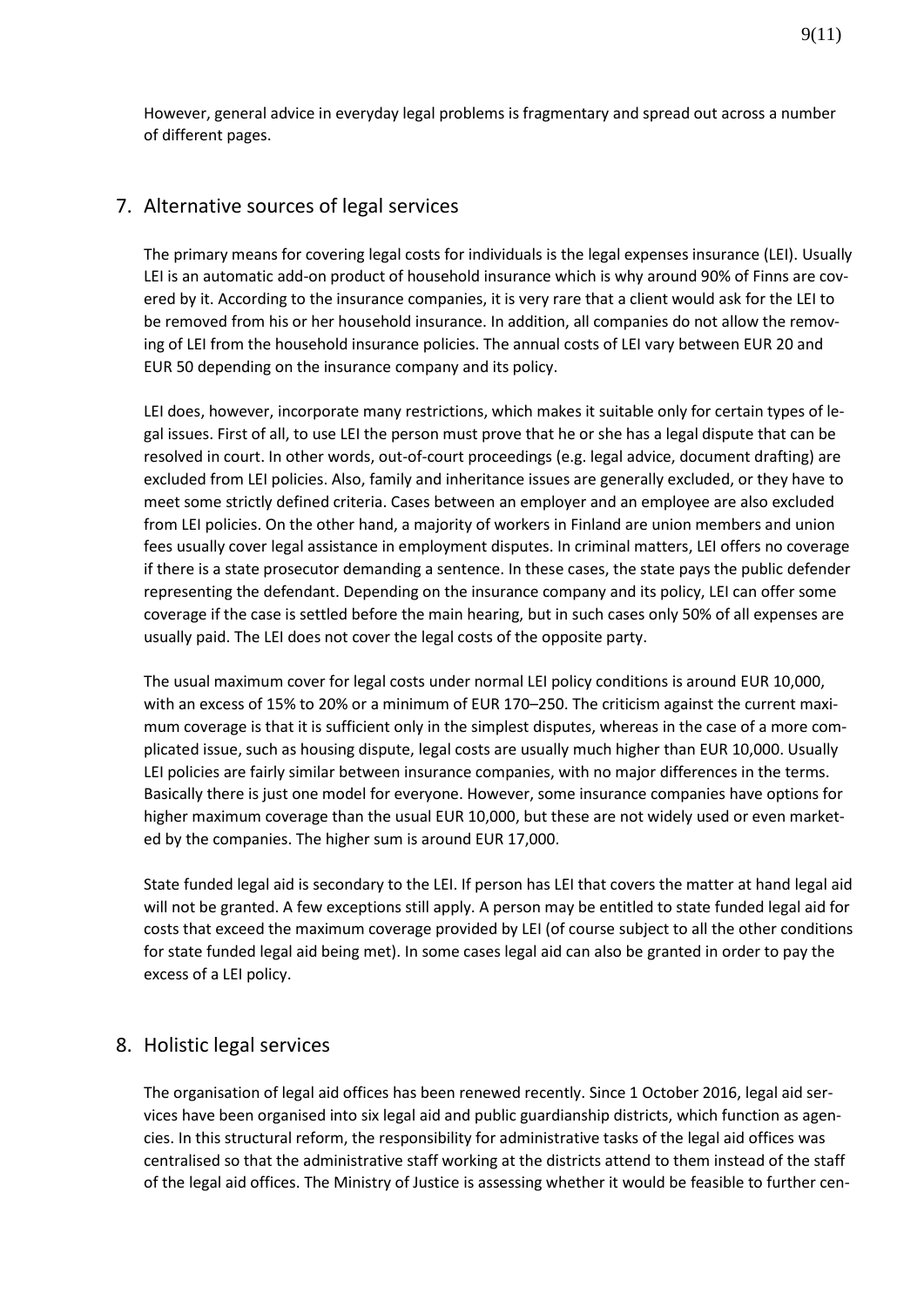tralise administrative tasks performed by the legal aid and public guardianship districts to a single administrative unit of a national legal aid and public guardianship agency. Furthermore, the Ministry of Justice is assessing whether some of the tasks related to the substance of legal aid could be performed or directed at national level.

The legal aid and public guardianship districts are also responsible for organising the guardianship services. A guardian appointed under a lasting power of attorney may be necessary when a person's mental capacity has degraded due to a serious illness or old age to the extent that he or she is no longer capable of protecting his or her interests or taking care of his or her personal affairs. The local register office or the court may appoint a public guardian to act as the guardian. The public guardian is usually a public official employed by a public guardianship office. In some regions, a public guardian employed by a provider of outsourced services may act as a public guardian. A private person such as a close relative or another close person may also act as a guardian. The local register office provides advice and guidance in the procedure for appointing a guardian. All public guardians are supervised by the local register offices.

As of 1 January 2019, financial and debt counselling services are provided by the state legal aid offices. A person may turn to any legal aid office irrespective of his or her municipality of residence. It is also possible to receive counselling services as a remote service. The services are provided free of charge. Financial and debt counsellors can assist in reviewing the person´s overall financial situation, planning finances and drawing up debt settlement proposals for creditors. A counsellor may also be present at settlement negotiations conducted with creditors. Financial and debt counselling services provide assistance in applying for debt adjustment at the district court and in drawing up a payment schedule and other necessary reports and documents.

The Finnish system for alternative dispute resolution, i.e. proceedings before a matter is considered by a court, is a well-established one and consists of boards and tribunals through where citizens have a chance to have their matter considered free of charge and without court proceedings. Society already offers many different mediation systems, but the related mechanisms are not used to their full potential in early dispute resolution. The long-term objective is that a mediation process in family matters should be more customer-oriented and the process should be developed cross-sectorally in collaboration between the social welfare services and the judicial administration.

The consumer dispute process requires further development in order to make the process more effective and to streamline it in accordance with the needs of the client. Here the collaboration should include the Consumer Disputes Board (CDB) and other consumer authorities. Clients of the CDB are provided with access to electronic services with the main focus on the production of advisory services. Efficiency will be increased with an electronic case management system.

## 9. UN SDG Standard 16.3

In order to shorten the total length of judicial proceedings and to guarantee the quality of legal protection, a programme for the reform of the administration of justice (the legal protection programme) has been drawn up by the Ministry of Justice for 2013−2025. The legal protection programme was drawn up by a broad-based advisory board. In addition to representatives of the Ministry of Justice, the advisory board consisted of representatives of the different court instances, the prosecutors, the enforcement service, The Finnish Bar Association, and the National Audit Office of Finland. The legal